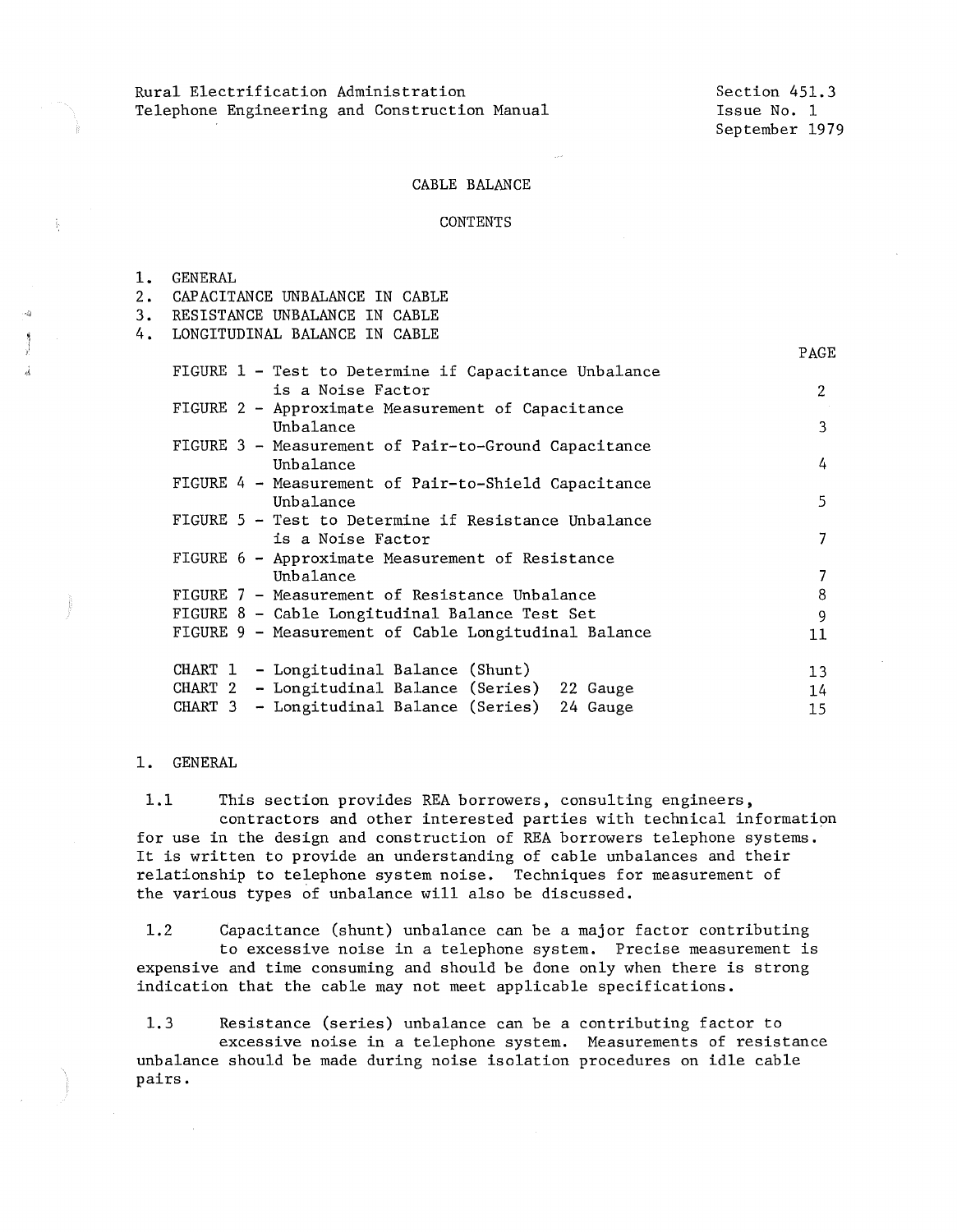1.4 Investigation of the IEEE Standard 455-1976 method for measurement of longitudinal balance indicates it may be used for precise measurement of both capacitance and resistance unbalance in cable. Equipment for this test is less expensive than that required for direct measurement of capacitance unbalance. A discussion of this technique is discussed in Paragraph 4.

## 2. CAPACITANCE UNBALANCE

2.1 There are some procedures that can be followed during noise isolation tests to provide meaningful information. While results are not precise enough to prove the cable does not conform to specification, they will establish that; capacitance unbalance is a factor at the point of measurement, the side of the circuit that is unbalanced (Tor R) and a broad indication of the magnitude.

2.11 When a noise problem has been isolated to a single section of cable, it is desirable to determine if a capacitance unbalance is the major factor. This may be easily proven with a capacitance decade box having 0.001 and 0.0001 microfarad steps.

2.12 With the isolation box connected to the cable for measurement, in the direction of the suspected unbalanced cable, connect the capacitance decade between the tip conductor and ground, as shown in Figure 1. Adjust the 0.001 and 0,0001 microfarad steps for lowest circuit noise.



2.13 If there is no improvement in the circuit noise, connect the capacitance decade box between the ring conductor and ground, and adjust the 0.001 and 0.0001 steps for lowest circuit noise. If circuit noise improves to less than 20 dBrnc and/or the balance to 60 dB or greater, the presence of capacitance unbalance is confirmed.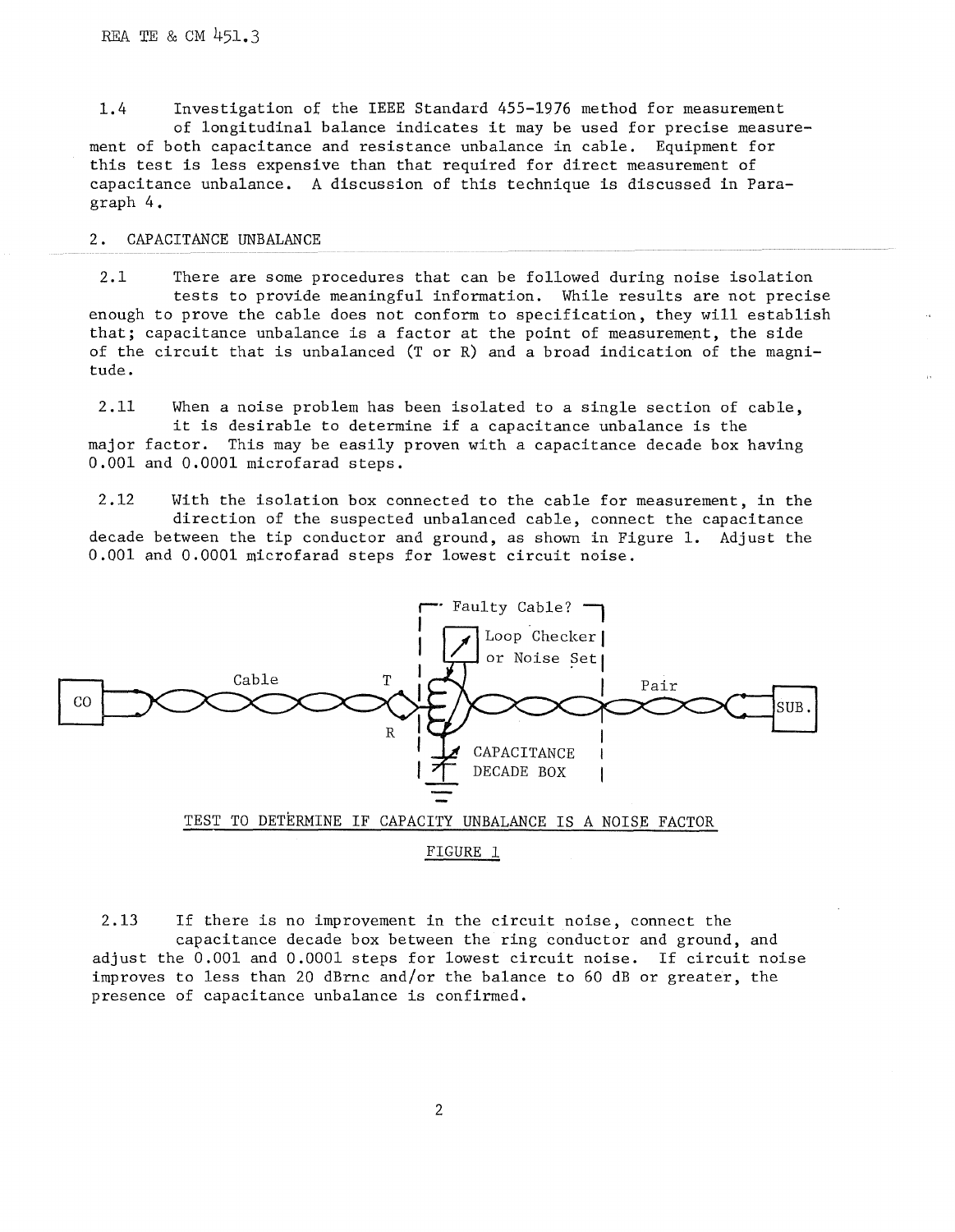2.14 When circuit noise can be reduced only slightly, the unbalance may be due to resistance unbalance. For discussion of resistance unbalance, see Paragraph 3.

2.2 Results can be more precise and meaningful when two isolation sets are utilized. Connect an isolation set at each end of the suspected unbalanced section, as shown in Figure 2. Connect a capacitance decade box between the tip conductor and ground. While measuring circuit noise, adjust the 0.001 and 0.0001 microfarad steps for lowest circuit noise.



2.21 If the circuit noise does not improve, reconnect the capacitance decade box between the ring conductor and ground and, while measuring circuit noise, adjust the 0.001 and 0.0001 microfarad steps for lowest circuit noise. If the circuit noise improves to less than 20 dBrnc and/or the balance to 60 dB or greater, the presence of capacitance unbalance is confirmed. When measured in this manner and dividing the capacitance value of the decade steps by the length of the cable in kilofeet, the result will be approximately the capacitance unbalance of the cable in picofarads per kilofoot. Since the null of minimum circuit noise is quite broad, the result is not accurate enough to determine if the cable meets specifications.

2,22 When circuit noise can be reduced only slightly, the unbalance may be due to resistance unbalance. For a discussion of resistance unbalance, see Paragraph 3.

2.3 When there are indications that the cable. does not meet the capacitance unbalance requirements, precise measurement of this parameter should be made as discussed below. Cable specifications establish capacitance unbalance objectives in either of two parameters, capacitance unbalance to shield or capacitance unbalance to ground.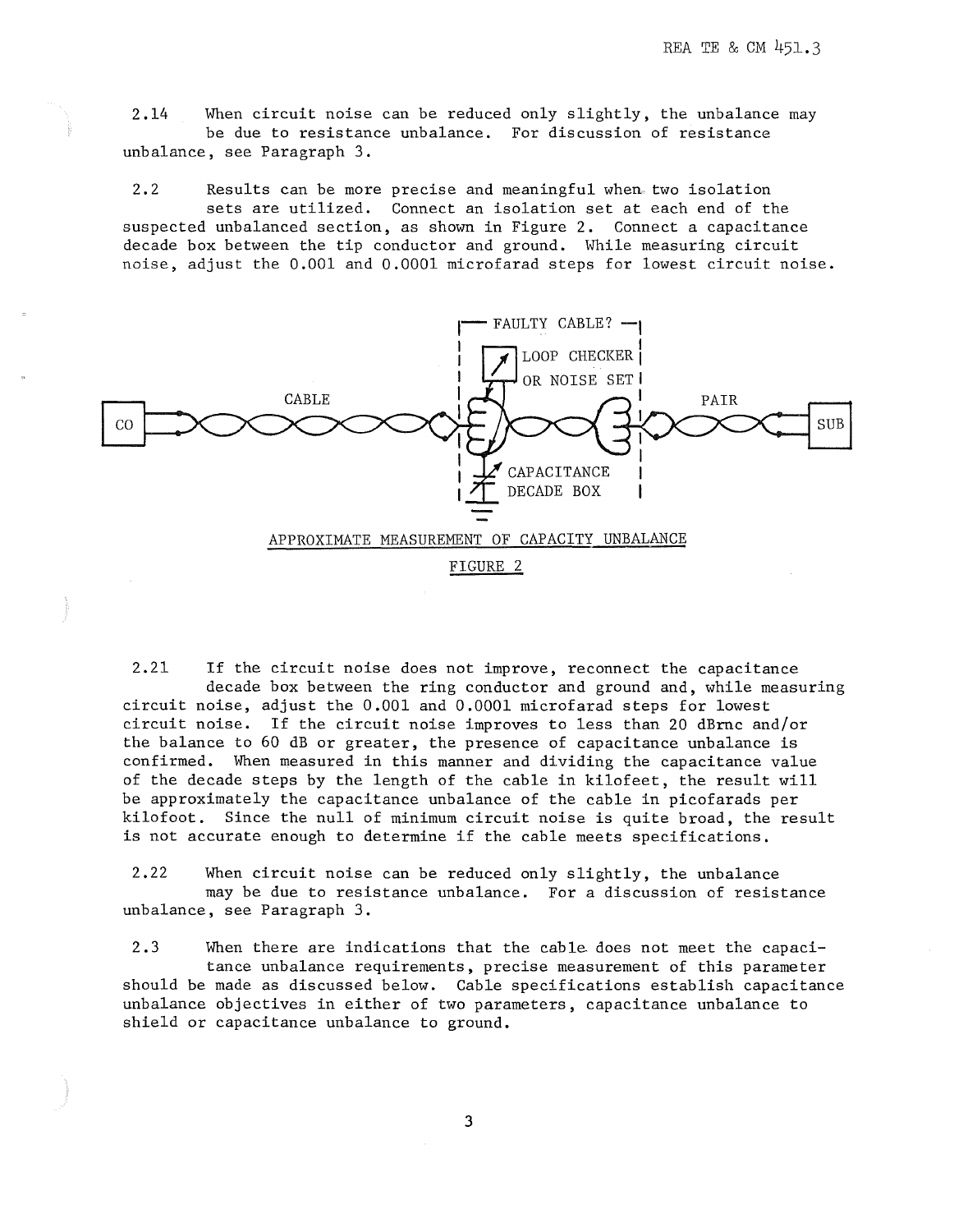with the nonworking pairs.

2.31 Capacitance Unbalance to Ground: The capacitance unbalance to ground is a measure of the direct unbalance to the shield and all other conductors of the cable. Measurement of capacitance unbalance to ground is accomplished as shown in Figure 3 using a Siemens-Halske Type REL 3R313 Capacitance Unbalance Bridge or its equivalent.



2.311 First, calibrate the bridge with the function switch set to  $E_1$ and all other controls set to zero. The bridge is balanced  $b\bar{y}$  $K_1e_1$  and phase trimmers. Test leads should be included in the calibration.

2.312 All pairs not being tested should be bunched and connected to the cable shield and the bridge ground terminal. The bridge ground terminal should be connected to an external ground. When testing cable in the field, which contains working lines, the working pairs are effectively grounded at the office and therefore may be left working and not bunched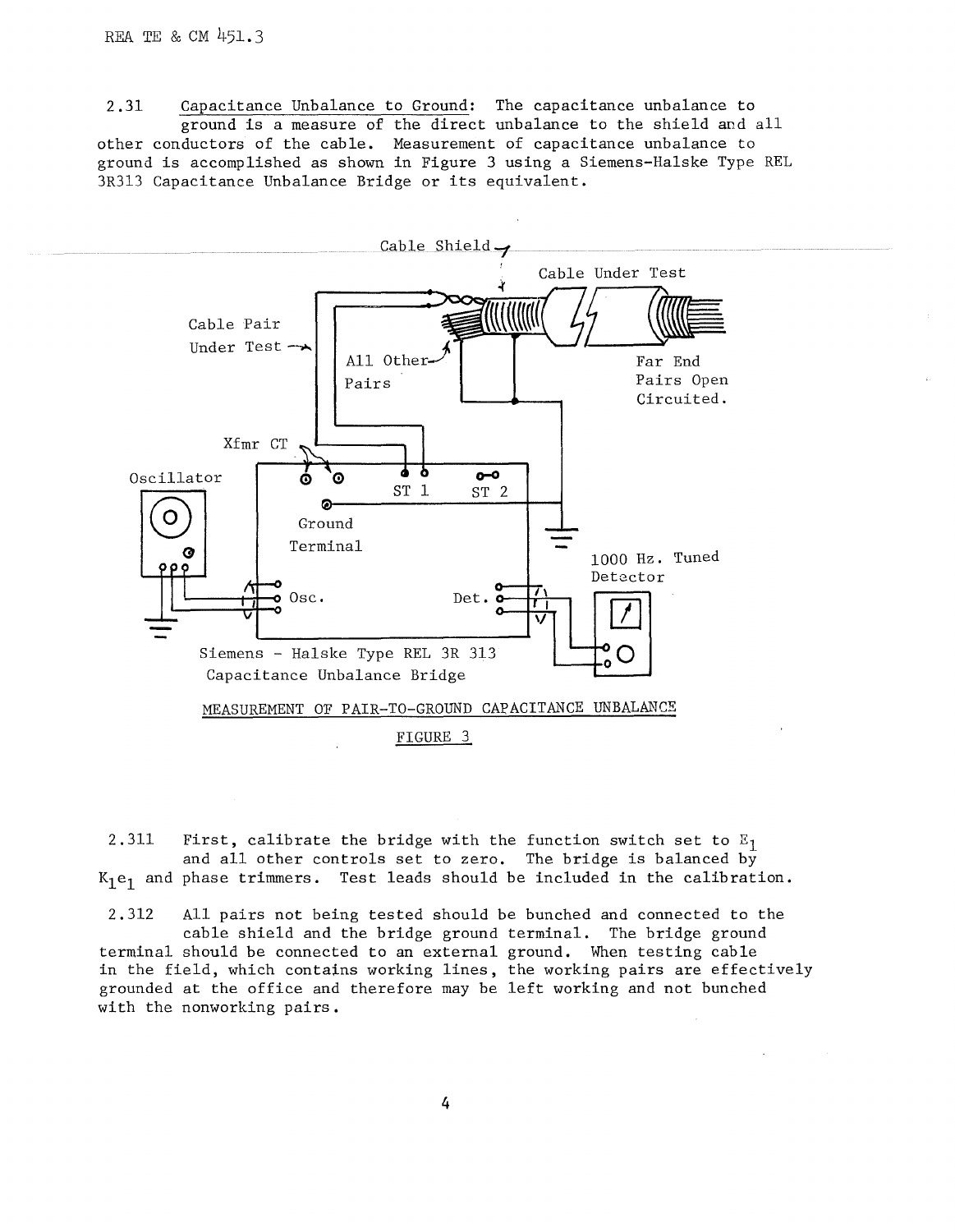2. 313 The cable pair to be tested is connected to terminals ST-1 of the bridge.

2.314 Measurement is completed by setting the step capacitor and varying the main differential capacitor and phase trimmer, as necessary.<br>tector meter indicator drops, add gain to the detector. Continue As the detector meter indicator drops, add gain to the detector. this procedure until the null point is reached. At the null point, any movement of the main differential capacitor in either direction will produce a higher meter indicator reading. Capacitance unbalance in picofarads is the algebraic sum of the step and differential capacitors. This may be converted to picofarads per kilofoot by dividing the value in picofarads by the cable length in kilofeet.

**2.32** Capacitance Unbalance to Shield: Capacitance unbalance to shield is a measure of the direct unbalance to the shield with the influence from all other pairs removed by a guard circuit. There is a direct relationship between capacitance unbalance to shield and telephone circuit noise. Measurement of capacitance unbalance to shield is accomplished as shown in Figure 4 using a Siemens-Halske Type REL 3R313 Capacitance Unbalance Bridge or its equivalent.

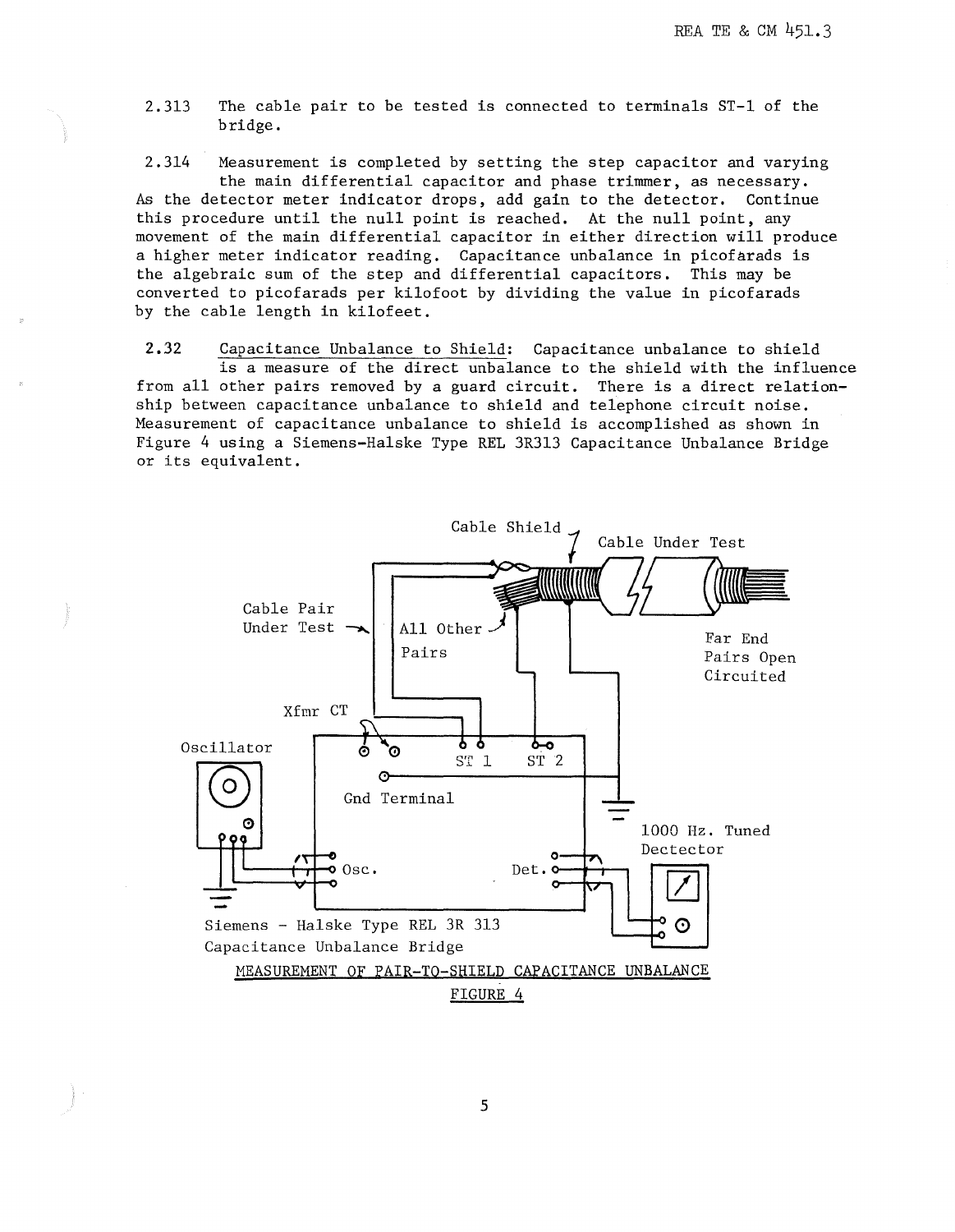2.321 The bridge is first calibrated in the same manner as described in Paragraph 2.311 above.

2.322 All pairs not being tested should be bunched and connected to<br>the ST-2 terminals of the bridge. The cable shield is connected the  $ST-2$  terminals of the bridge. to the bridge ground terminal and the bridge ground terminal is connected to an external ground. When testing cable in the field, which contains working lines, the working pairs should be removed from service and connected to terminals ST-2 for accurate results,

2.324 The cable pair to be tested is connected to terminals ST-1 of the bridge.

2.325 Measurement is completed in the same manner as described in Paragraph 2.314 above. Capacitance unbalance to shield in picofarads per kilofoot may be obtained by dividing the recorded results of this test by the length of the cable in kilofeet,

## 3. RESISTANCE UNBALANCE

3.1 While measurement of the net overall resistance unbalance should be made at the subscriber end of the circuit for reference purposes, it does not provide a reliable clue as to its effect on noise. This is because the location of the resistance unbalance in relation to a low impedance to ground is a controlling factor relative to its contribution to circuit noise.

3.2 As discussed in Paragraph 8.2 of TE¢CM 451 a resistance unbalance in this area will result in the highest conversion to circuit noise. Resistance unbalance located near the end of the circuit may be an insignificant contributor to the overall circuit noise.

3.3 Even though the precise measurement of resistance unbalance is not possible during isolation tests on working pairs, there are some procedures that will provide some meaningful information. These procedures will establish if resistance unbalance is a factor at the point of measurement, the side of the circuit that is unbalanced and an approximate indication of the magnitude.

3.31 When a noise problem has been isolated to a single section of cable, it is sometimes desirable to determine if resistance unbalance is a major factor. If an idle cable pair is being tested, this will be found through direct measurement. Where a working pair is being tested, direct measurement is not possible, Meaningful data can be obtained by using a resistance decade box having 1.0 and 0.1 ohm steps.

3.32 With the isolation box connected to the cable for measurement in the direction of the suspected unbalanced cable, connect the resistance decade in series with the tip conductor as shown in Figure 5. The shortest possible test leads should be used between the isolation set and the decade box. Adjust the 1.0 and 0.1 ohm steps for lowest circuit noise.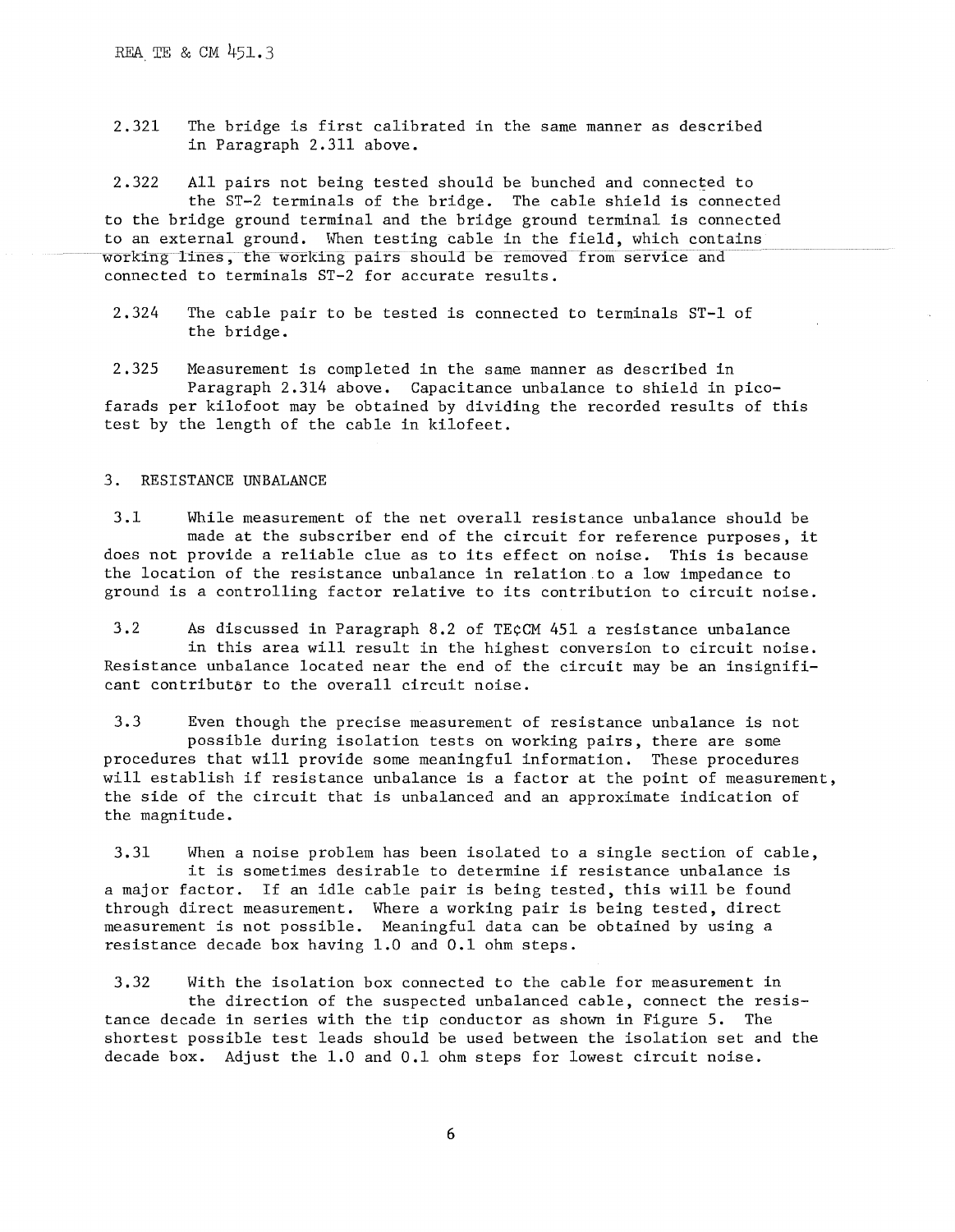REA TE & CM 451. 3



3.33 If the circuit noise does not improve, reconnect the resistance decade box in series with the ring conductor and adjust the 1.0 and 0.1 ohm steps for lowest circuit noise. If the circuit noise improves to less than 20 dBrnc and/or the balance to 60 dB or greater, resistance unbalance is a major factor at the point of measurement.

3.34 Should the circuit noise improve only slightly, the resistance unbalance is probably acting in tandem with capacitance unbalance. Where no change in circuit noise occurs, the resistance unbalance at this location is not contributing to the noise problem. Capacitance unbalance is discussed in Paragraph 2.

3.4 Results can be more precise and meaningful when two isolation sets are utilized. Connect an isolation set at each end of the suspected unbalance section, as shown in Figure 2. Connect a resistance decade in series with the tip conductor as shown in Figure 6. The shortest possible test leads should be used between the isolation set and the decade box. Adjust the  $1.0$ and 0.1 ohm steps for lowest circuit noise.

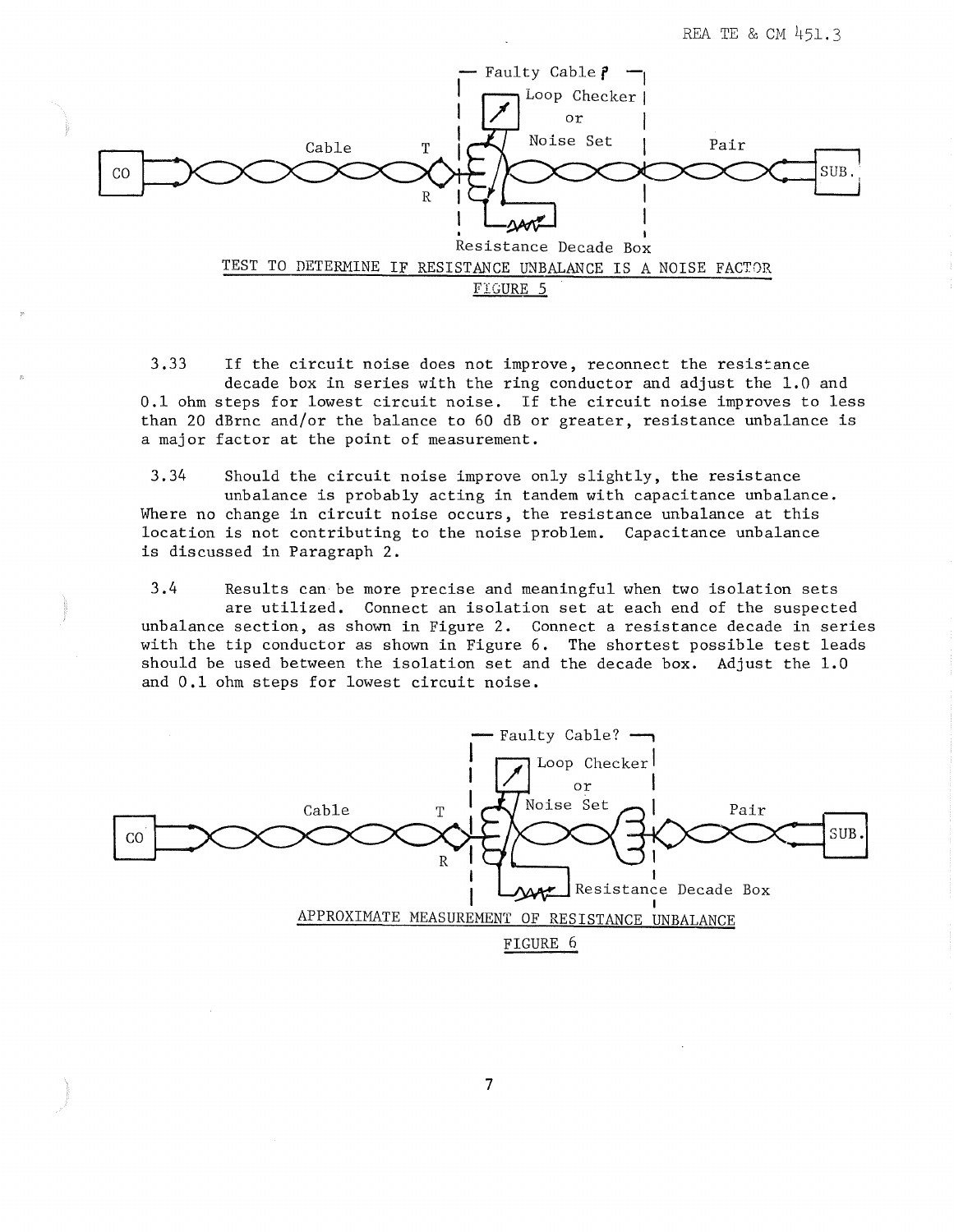3.41 If the circuit noise does not improve, reconnect the resistance decade in series with the ring conductor and while measuring

circuit noise, adjust the 1.0 and 0.1 ohm steps for lowest circuit noise. If the circuit noise improves to less than 20 dBrnc and/or the balance to 60 dB or greater, resistance unbalance is a major factor at the point of measurement.

3.42 Should the circuit noise improve only slightly, the resistance unbalance is probably acting in tandem with capacitance unbalance. Where no change in circuit noise occurs, the resistance unbalance at this location is not contributing to the noise problem. Capacitance unbalance is discussed in Paragraph 2.

3.5 Resistance unbalance should be measured section by section during noise isolation measurements. Connect the cable pair to the wheatstone bridge as shown in Figure 7.



#### 3.51 Bridge Settings

 $\sim$   $\sim$ 

Res-Var-Mur switch on Var. Multiply by switch on  $\frac{1}{1}$ R.V.M.-Ga-Hil switch on RVM

3.52 Procedure: Adjust the 1, 10 and 100 ohm switches, as required, to obtain zero on meter. If this cannot be done, reverse xl and x2 to the cable pair and try again. Unbalance is read directly from the sum of the 100, 10 and 1 ohm dials.

## 4. LONGITUDINAL BALANCE

4.1 IEEE Standard 455-1976, "IEEE Standard Test Procedure for Measuring Longitudinal Balance of Telephone Equipment Operating in the Voice Band", describes a method for measuring the shunt and series balance of components used in telephone systems, The procedure was originally developed to measure components such as line relays, transmission bridges, and similar devices.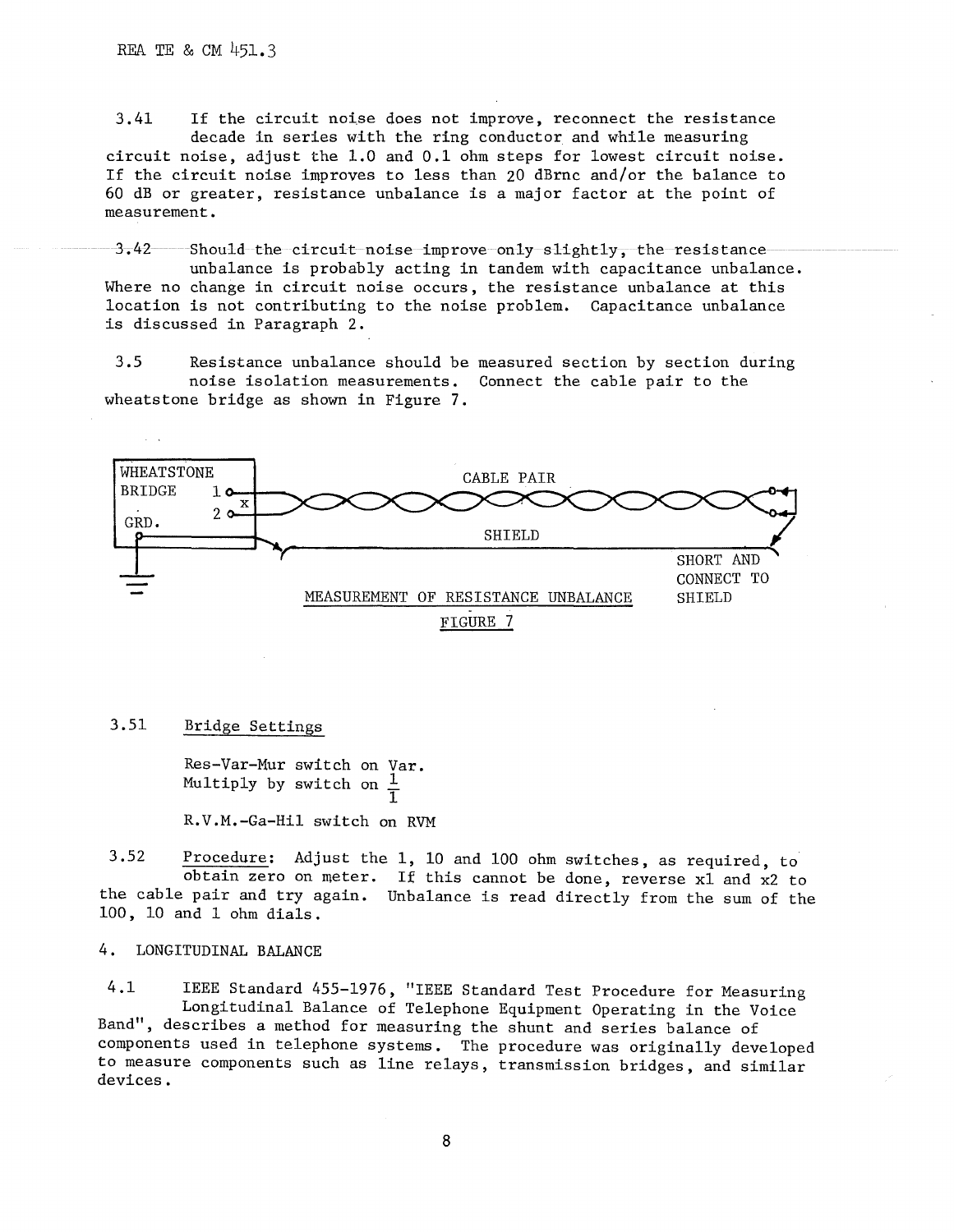4.11 Cable is also a component used in telephone systems. The IEEE procedure can be used for measurement of series and shunt longitudinal balances in cable. Investigation indicates that when tests are made with the one-port method, the results in dB may be converted to precise values of capacitance unbalance to ground in picofarads per kilofoot and resistance unbalance per total length. This is because capacitance unbalance is the major factor of cable shunt unbalances and resistance unbalance is the major factor of cable series unbalances, Insulation resistance unbalance is normally much too high to be a factor in cable shunt balance.

4.12 The standard test procedure is capable of both one-port (unterminated) and two-port (terminated) measurements. As noted in Paragraph 4.11 above, there is a direct relation between results of one-port measurements and cable unbalances. The two-port method probably gives a better representation of how the cable will perform in the field under the same operating environment as provided for the test. Results, however, cannot be related directly to values of capacitance and resistance unbalance,

4.13 A portable, battery-powered balance test set can be developed to facilitate testing longitudinal balance of cable in the field. The cost of this equipment would be far less than that for capacitance unbalance bridges. A simplified schematic of this test set is shown in Figure 8. The longitudinal measuring device should have a balance at least 15 dB higher than the highest balance to be measured.

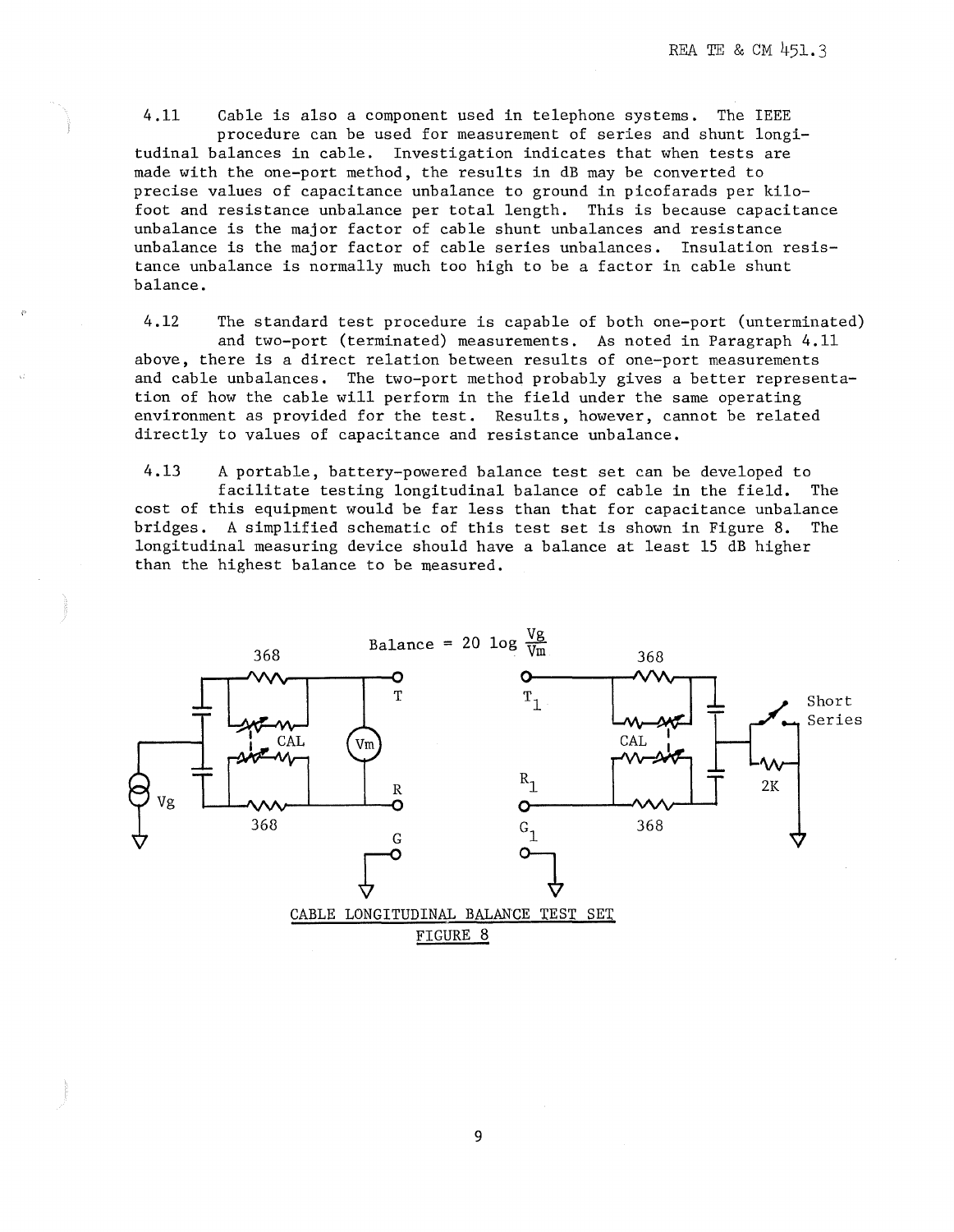REA TE & CM 451,3

4.14 If balance of installed cable is to be measured the balance test set should be frequency selective to eliminate effects of induced longitudinal voltages.

4.2 The formula shown below may be used for computation of anticipated results using the one-port method of longitudinal balance measurements for various lengths and gauges of cable.

dB Bal. = 20 log  $z_1 + z_2 + R + \frac{z_1 z_2}{R} + \frac{1}{7}$  (RZ<sub>1</sub> + RZ<sub>2</sub> + 2Z<sub>1</sub>Z<sub>2</sub>)  $\overline{R}$   $\overline{z}_3$ 

4.21 Where for shunt unbalance:

 $Z_1$  = Complex impedance one conductor to ground

z2 = **Complex impedance other conductor to ground** 

 $Z_3^2$  = Complex inpedance between the two conductors

 $R$  = Internal resistance of test set (368 $\Omega$ )

- 4.22 Where for series unbalance:
	- $Z_1$  = Resistance of one conductor
	- $z_2$  = Resistance of other conductor
	- $z_3$  = Impedance between two conductors (for series measurements  $z_3$  may be ignored)
	- $R$  = Internal resistance of test set (368 $\Omega$ )

4.3 Charts 1 through 3 show the anticipated balance values for lengths and gauges of cable that will most frequently be measured in plant. This is based on the premise that noise will most frequently occur on longer loaded cable of "D" or "H" loading with 22 or 24 gauge cable. These charts are convenient for converting results of shunt longitudinal balance measurements in dB to capacitance unbalance-to-ground in picofarads per kilofoot and series longitudinal balance in dB to resistance unbalance for total length.

4.4 Measurement of longitudinal balance in both the series and shunt mode using the one-port method is quite simple. This method of measurement is illustrated in Figure 9. The first step is to calibrate the test set for highest balance (between 100 and 120 dB).

4.41 At the measuring end, the cable pair is connected to the tip and ring of the test set and the shield is connected to the ground terminal of the test set. The loading coil should not be connected to the length being tested. All nonworking pairs in the cable should be shorted together and connected to the shield and ground terminal. Working pairs are grounded through the office and thus are effectively grounded.

4.42 Shunt unbalance is measured with both the pair to be measured and idle pairs open circuited at the far end. Shunt circuit balance in dB is read on the test set meter and recorded. With this value and the length of the cable known the unbalance in picofarads per mile may now be found in the charts.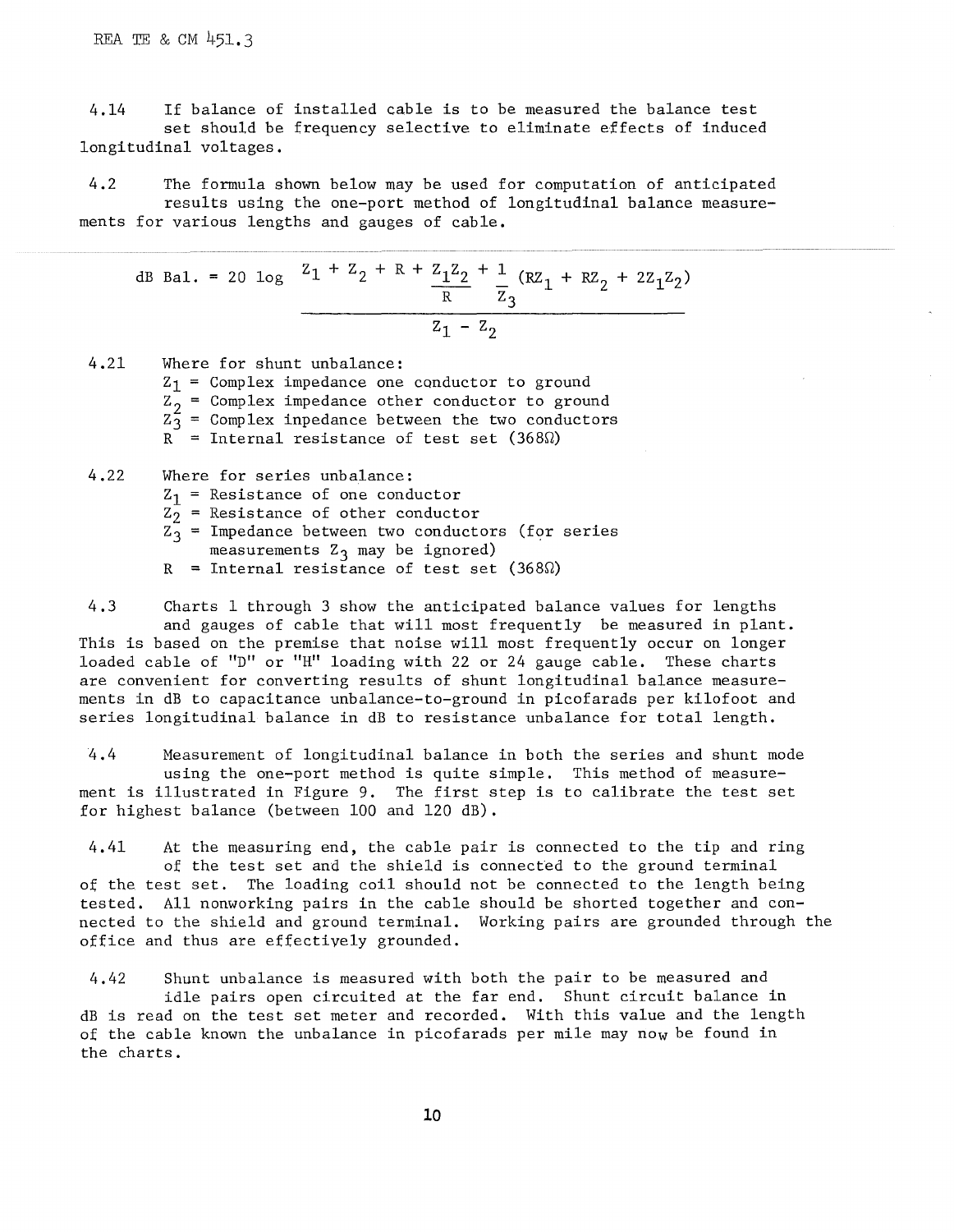

4.43 Series unbalance is measured with the pair to be measured shorted and connected to the cable shield at the far end. Idle pairs should still be open circuited at the far end although the state of all other pairs has negligible influence on the results of series unbalance measurements. Series circuit balance in dB is read on the test set meter and recorded. With this value, and the length and gauge of the cable known, the unbalance in total ohms may be found in the charts.

4.5 Should it be desirable to determine which side of the pair has the lowest value of capacitance or resistance, a decade box may be used.

4.51 Connect a capacitance decade between the tip conductor and ground at the point of measurement. Add capacitance in 100 picofarad increments and note if balance improves. If it does not, reconnect decade between the ring conductor and ground. Again add capacitance in 100 picofarad increments noting if balance improves. The lowest capacitance to ground will be with the conductor to which the decade box is connected when longitudinal balance improves.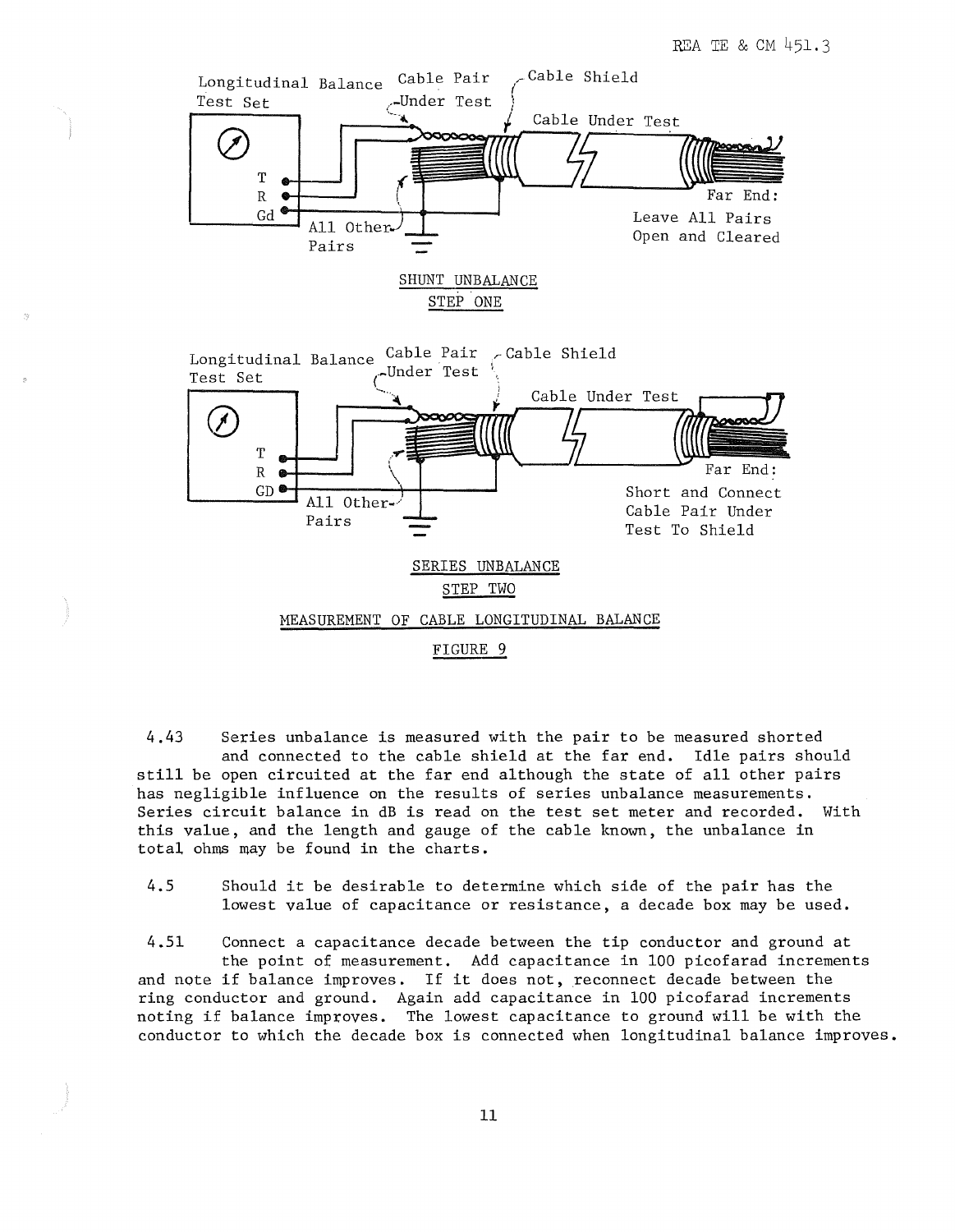# REA TE & CM 45l.3

4.52 Connect a resistance decade box in series with the tip conductor at the point of measurement. Add resistance in one ohm steps and note if balance improves. If it does not, reconnect decade in series with the ring conductor. Again, add resistance in one ohm steps noting if balance improves. The lowest resistance will exist on the conductor to which the decade box is connected when longitudinal balance improves.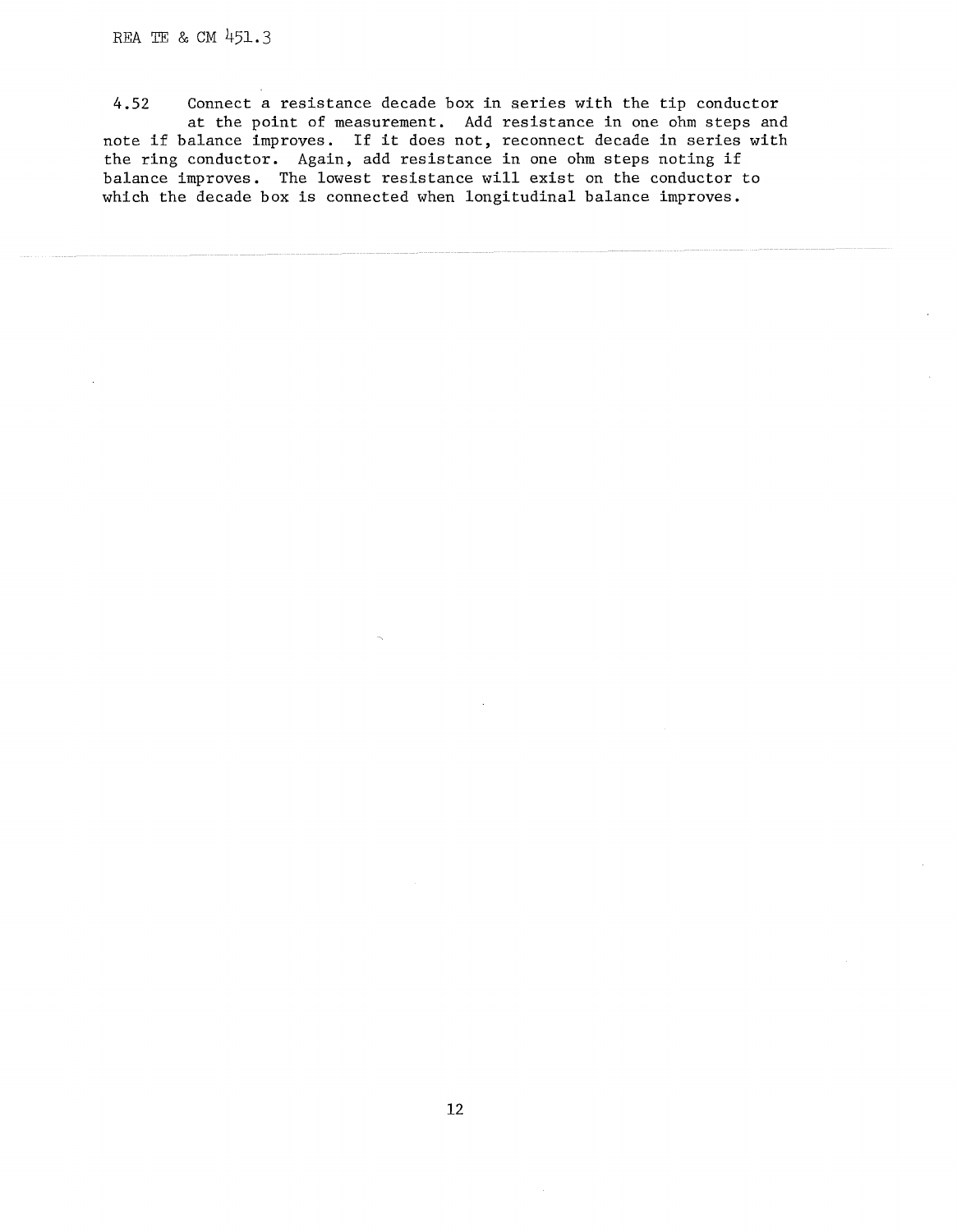

REA TE & CM 451.3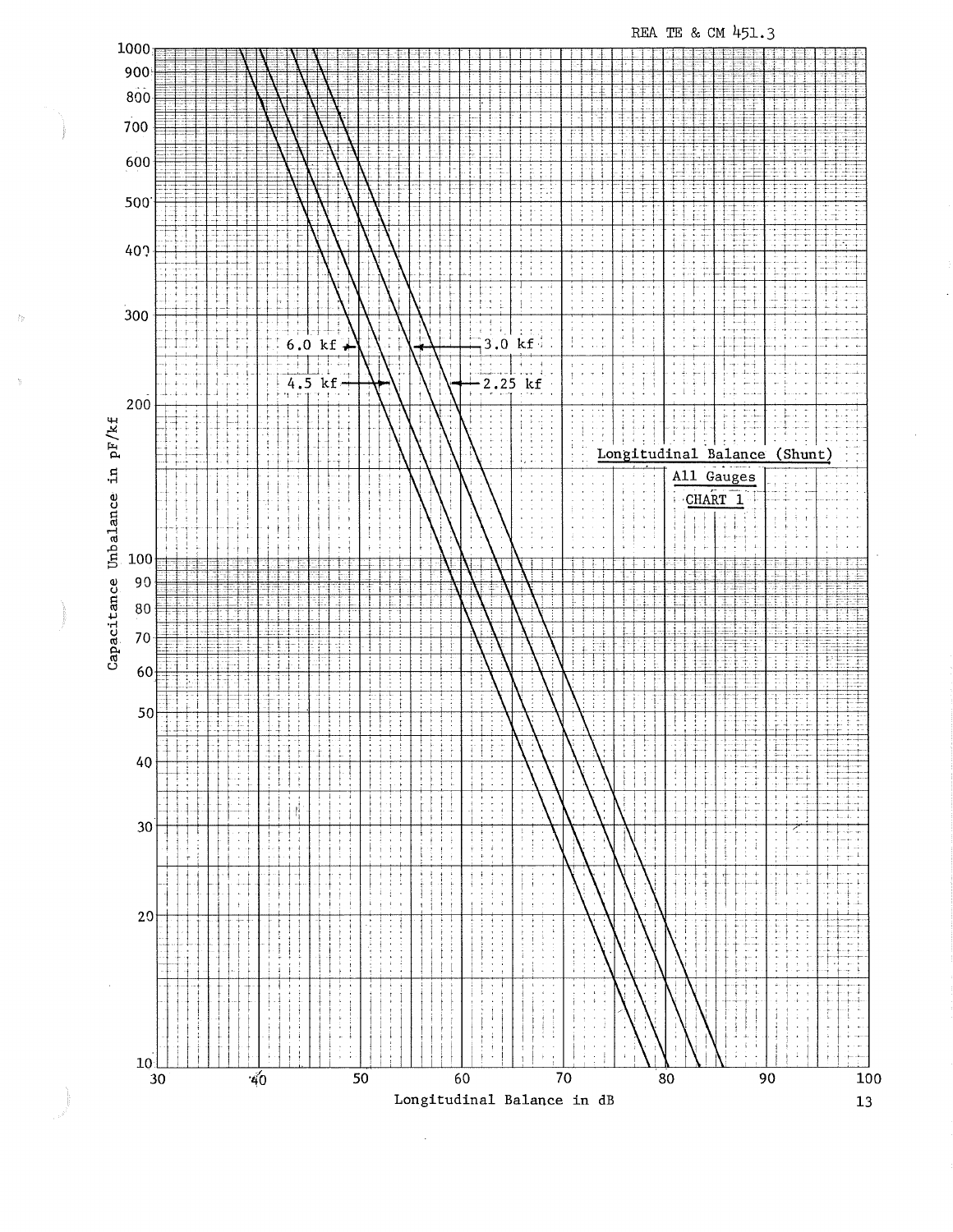

REA TE & CM 451.3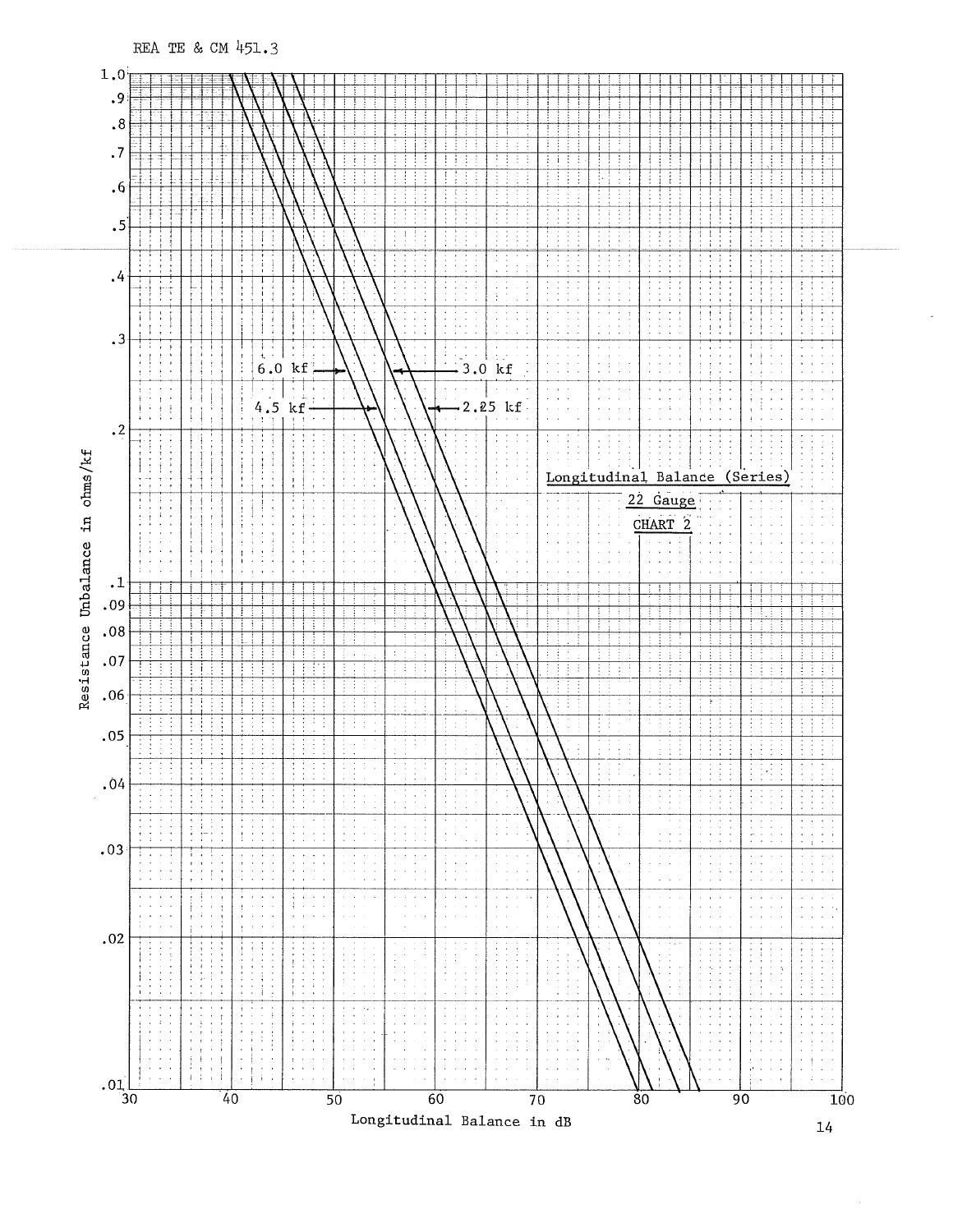REA TE & CM 451.3  $1.0$  $\cdot$  9  $\cdot$  8  $\cdot$  7  $\ddot{6}$ Ħ  $\cdot$  5  $\cdot$  $\cdot$ 3  $6.0 kf$  $.3.0 \text{ kf}$  $4.5$  kf  $2.25$  kf  $\cdot$ <sup>2</sup> Resistance Unbalance in ohms/kf L Longitudinal Balance (Series) 24 Gauge CHART<sup>3</sup>  $\cdot^{\,1}$  $.09$  ${\bf .08}$  $.07$  $.06$  $.05$ Ħ  $.04$  $\mathbb{I}$ .03  $.02$  $.01$   $\frac{1}{30}$  $40$ 50 60 70  $80<sub>1</sub>$ 90 100

Longitudinal Balance in dB

 $\overline{15}$ 

Ď

 $\hat{Y}$